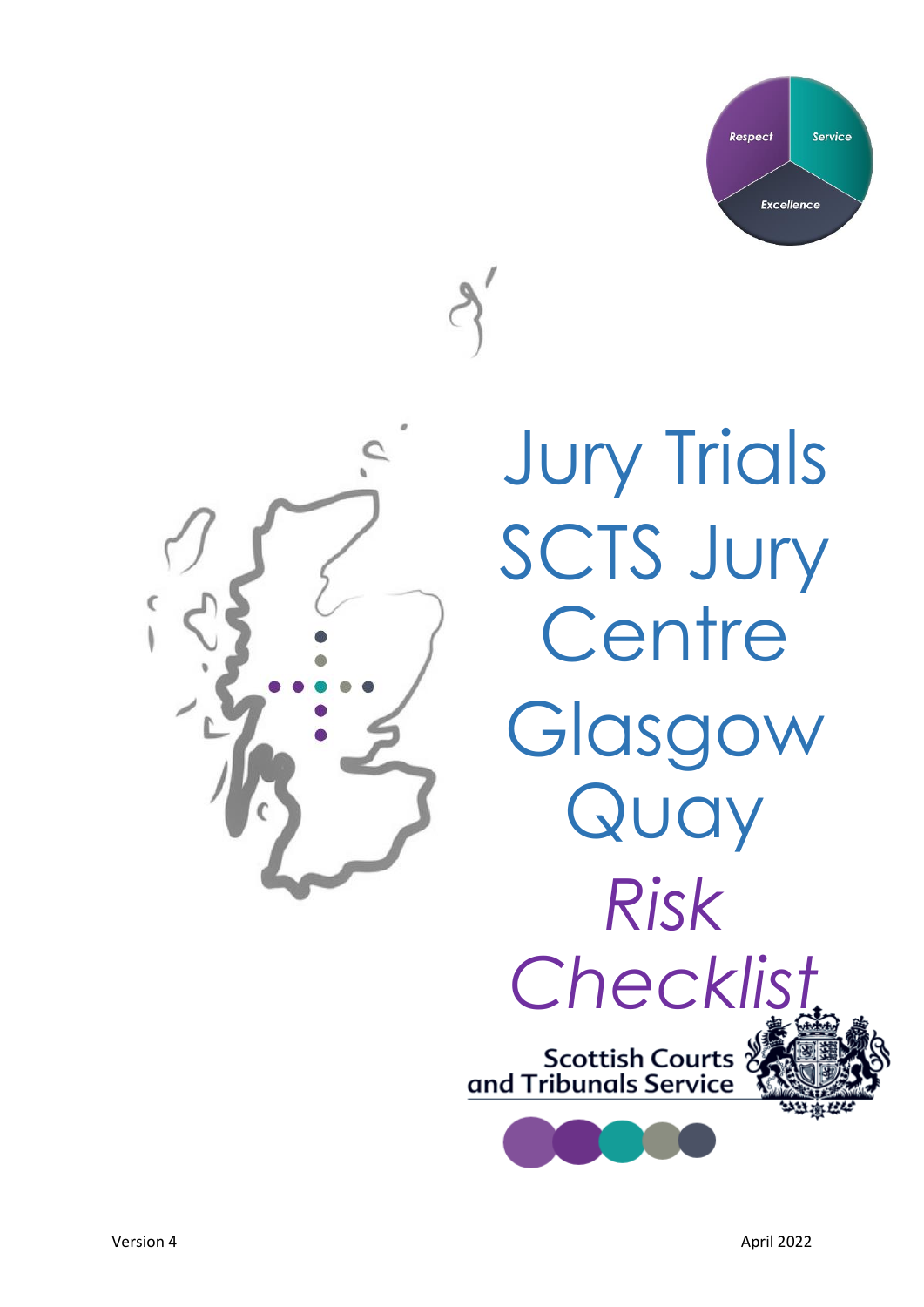## **Introduction**

Whilst the risks posed by COVID-19 are now more controlled than in earlier phases of the pandemic, we continue to put the health and safety of all those using Scotland's courts and tribunals first. Our arrangements remain under review to ensure they reflect changing guidance and circumstances.

|     | <b>Conditions to be met</b>                                                                                                                                                 | <b>Desirable</b><br>/Essential | <b>Physical Distancing</b><br>& Public Health<br><b>Adherence</b> |                                                                               | <b>Comments / Notes</b>                                                                                                                                                                                                                                                                                                                                             |  |
|-----|-----------------------------------------------------------------------------------------------------------------------------------------------------------------------------|--------------------------------|-------------------------------------------------------------------|-------------------------------------------------------------------------------|---------------------------------------------------------------------------------------------------------------------------------------------------------------------------------------------------------------------------------------------------------------------------------------------------------------------------------------------------------------------|--|
| Ref |                                                                                                                                                                             | (D/E)                          | $\ln$<br>Not in place<br>place                                    |                                                                               |                                                                                                                                                                                                                                                                                                                                                                     |  |
|     | <b>Section A: Jurors</b>                                                                                                                                                    |                                |                                                                   |                                                                               |                                                                                                                                                                                                                                                                                                                                                                     |  |
| A.1 | There is a Juror Assembly Area or suitable<br>secure room where jurors can assemble.                                                                                        | Е                              |                                                                   | X                                                                             | Assembly area not required as jurors directed to their screen<br>number and seat by SCTS staff on arrival.                                                                                                                                                                                                                                                          |  |
| A.2 | There is a separate jury entrance.                                                                                                                                          | D                              | $\mathsf{x}$                                                      |                                                                               | All jurors will enter through the main entrance and exit the<br>building from the fire exits located at each side of the<br>screens. There is another entrance through a service door if<br>necessary.                                                                                                                                                              |  |
| A.3 | Appropriate advice and signage are in place to<br>promote respect for each others' personal<br>space and the avoidance of overcrowding in<br>toilet/rest/refreshment areas. |                                | X                                                                 |                                                                               | New signage in place (stand up/mask up). Juror journeys<br>have been mapped to comply with physical distancing. SCTS<br>and Odeon staff have been trained to move juries in<br>physically distant groups. Jurors are briefed by SCTS staff on<br>protocols.<br>There are adequate staffing levels and Odeon staff on site to<br>manage and marshal juror movements. |  |
| A.4 | Adequate facilities for jurors to store their own<br>refreshments and personal belongings.                                                                                  | E                              | X                                                                 | Personal belongings remain with the juror throughout the<br>trial proceedings |                                                                                                                                                                                                                                                                                                                                                                     |  |
| A.5 | There is car parking on site or nearby.                                                                                                                                     | D                              | X                                                                 |                                                                               | All day, public car park is available.                                                                                                                                                                                                                                                                                                                              |  |
| A.6 | Hand sanitisers and cleaning materials are<br>available for use, including during the trial.                                                                                | E                              | X                                                                 |                                                                               | Hand sanitiser and wipes have been placed into all rooms<br>and are replenished as required.                                                                                                                                                                                                                                                                        |  |
| A.7 | Jury notices will be available on each juror seat<br>the day before trial.                                                                                                  | E                              | x                                                                 |                                                                               | Guidance issued in advance to all potential jurors and juror<br>packs are provided to jurors on the day of trial.                                                                                                                                                                                                                                                   |  |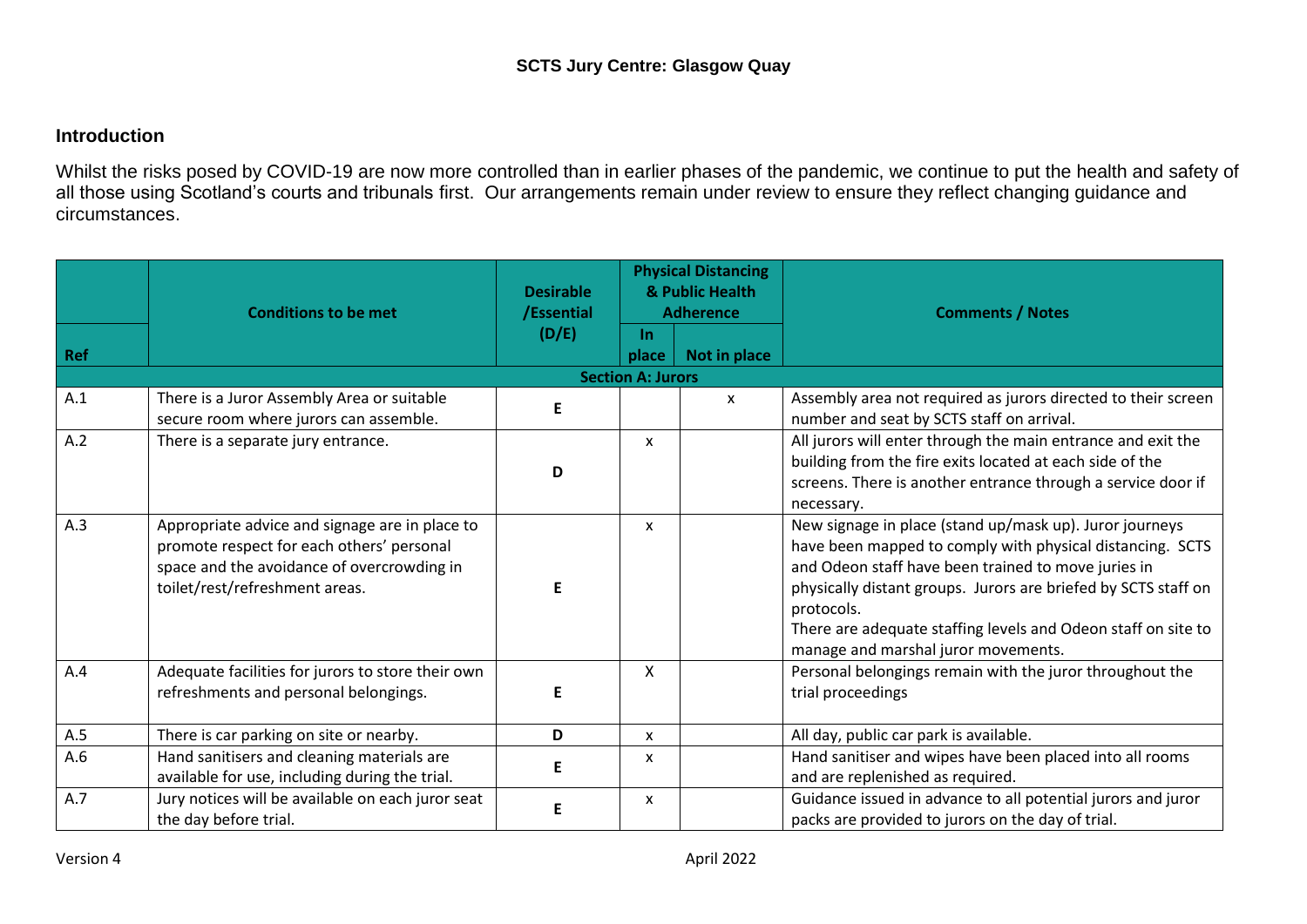|                           |                                                                                                                                                                                  |    |                    | Jurors will deliberate in the room they are based in. All seats<br>have been numbered accordingly.                                                                                                                                                                                                                      |  |  |  |
|---------------------------|----------------------------------------------------------------------------------------------------------------------------------------------------------------------------------|----|--------------------|-------------------------------------------------------------------------------------------------------------------------------------------------------------------------------------------------------------------------------------------------------------------------------------------------------------------------|--|--|--|
| A.8                       | There is a clear line of sight to the main screen<br>for all jurors.                                                                                                             | E  | X                  | Jurors view the trial remotely. Tests have taken place to<br>ensure that the camera angles are in the correct positon and<br>seats have coverings with numbers.                                                                                                                                                         |  |  |  |
| <b>Section B: General</b> |                                                                                                                                                                                  |    |                    |                                                                                                                                                                                                                                                                                                                         |  |  |  |
| B.1                       | Appropriate access to hand sanitisers for the<br>duration of a trial for staff and jurors.                                                                                       | E  | X                  | Individual hand sanitiser are available for all jurors. Hand<br>sanitising stations are also available throughout the jury<br>centre.                                                                                                                                                                                   |  |  |  |
| B.2                       | Confirm that jury rooms are served by a fully<br>functioning AHU (Air Handling Unit) and that<br>the room has a mechanical air management<br>system which has no current issues. | E. | X                  | HVAC (Heating Ventilation and Air Conditioning) systems are<br>regularly serviced and maintained to ensure they are in good<br>and safe working condition. Filtered fresh air through newly<br>serviced HVAC in every screen, no air is recirculated.<br>All statutory testing is in place and systems are operating as |  |  |  |
| B.3                       | Jurors are provided with water and lunch.                                                                                                                                        |    |                    | designed.<br>Bottled water is available for jurors. Lunch is provided by                                                                                                                                                                                                                                                |  |  |  |
|                           |                                                                                                                                                                                  | E  | $\pmb{\mathsf{x}}$ | Baxter Storey.                                                                                                                                                                                                                                                                                                          |  |  |  |
| B.4                       | There are the required number of Fire Safety<br>Officers and First Aiders on site.                                                                                               | E  | X                  | Odeon staff have trained first aiders and fire officer's onsite<br>each day. Fire assembly point is at the Hollywood bowl, just<br>outside the cinema.                                                                                                                                                                  |  |  |  |
| B.5                       | Site checklist is discussed with front of house<br>staff - checks adhered to.                                                                                                    | E  | X                  | All staff are briefed in advance.                                                                                                                                                                                                                                                                                       |  |  |  |
| B.6                       | COVID hygiene and cleaning guidance is<br>adhered to.                                                                                                                            | E  | X                  | Enhanced cleaning regime in place and day cleaner available<br>to attend to additional "touch" points throughout the day.<br>Toilets are cleaned every 30 minutes along with door<br>handles to each screen.                                                                                                            |  |  |  |
| B.7                       | Public transport confirmed as operating.                                                                                                                                         | E  | X                  | Jurors will be advised of any known issues in the pre-ballot<br>phone call or pre-recorded phone message.                                                                                                                                                                                                               |  |  |  |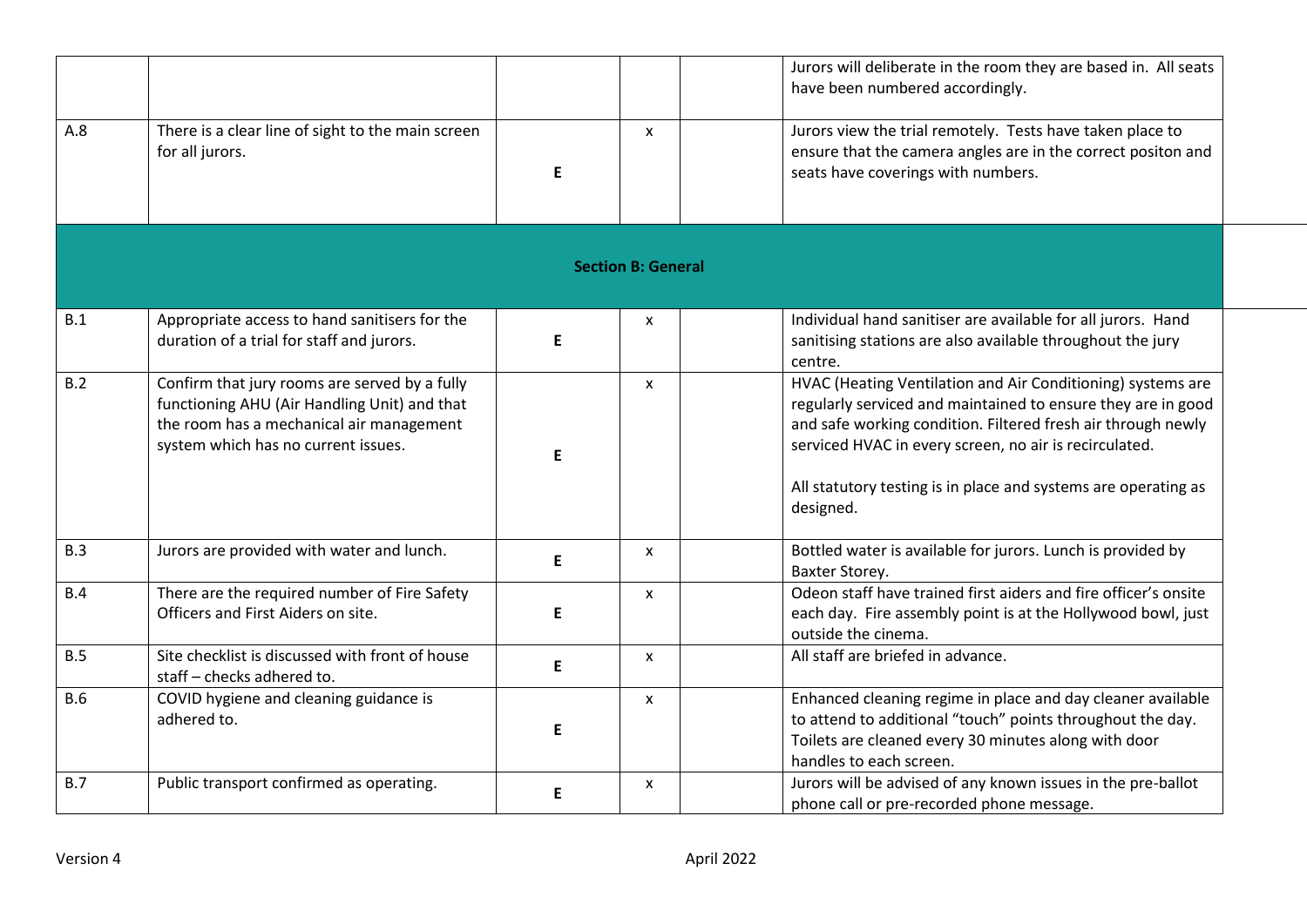| <b>B.8</b> | Appropriate health and safety signage and<br>posters displayed in public areas.                             | x | Yes. All signage has been completed and this is removed on<br>a daily basis to allow the Odeon to install posters of films out<br>now or when new release films are due. The Odeon staff<br>change back to SCTS signage at the end of the shift ready for<br>the jury centre in the morning. |  |
|------------|-------------------------------------------------------------------------------------------------------------|---|----------------------------------------------------------------------------------------------------------------------------------------------------------------------------------------------------------------------------------------------------------------------------------------------|--|
| <b>B.9</b> | Disposable face coverings are available for<br>jurors if they do not have their own and wish to<br>use one. | x | Although not obliged to wear a face covering whilst seated,<br>we ask that they wear a face covering when moving around<br>the building. We have sufficient supply of face coverings.                                                                                                        |  |
|            | <b>Section C: Police &amp; Security</b>                                                                     |   |                                                                                                                                                                                                                                                                                              |  |
| C.1        | Arrangements are in place for security and<br>police presence.                                              | x | The jury centre has appropriate levels of security officers on<br>site. Security undertake a hands-off search of each juror.<br>Police Scotland have undertaken a review of procedures and<br>have made a number of recommendations which have been<br>adopted.                              |  |